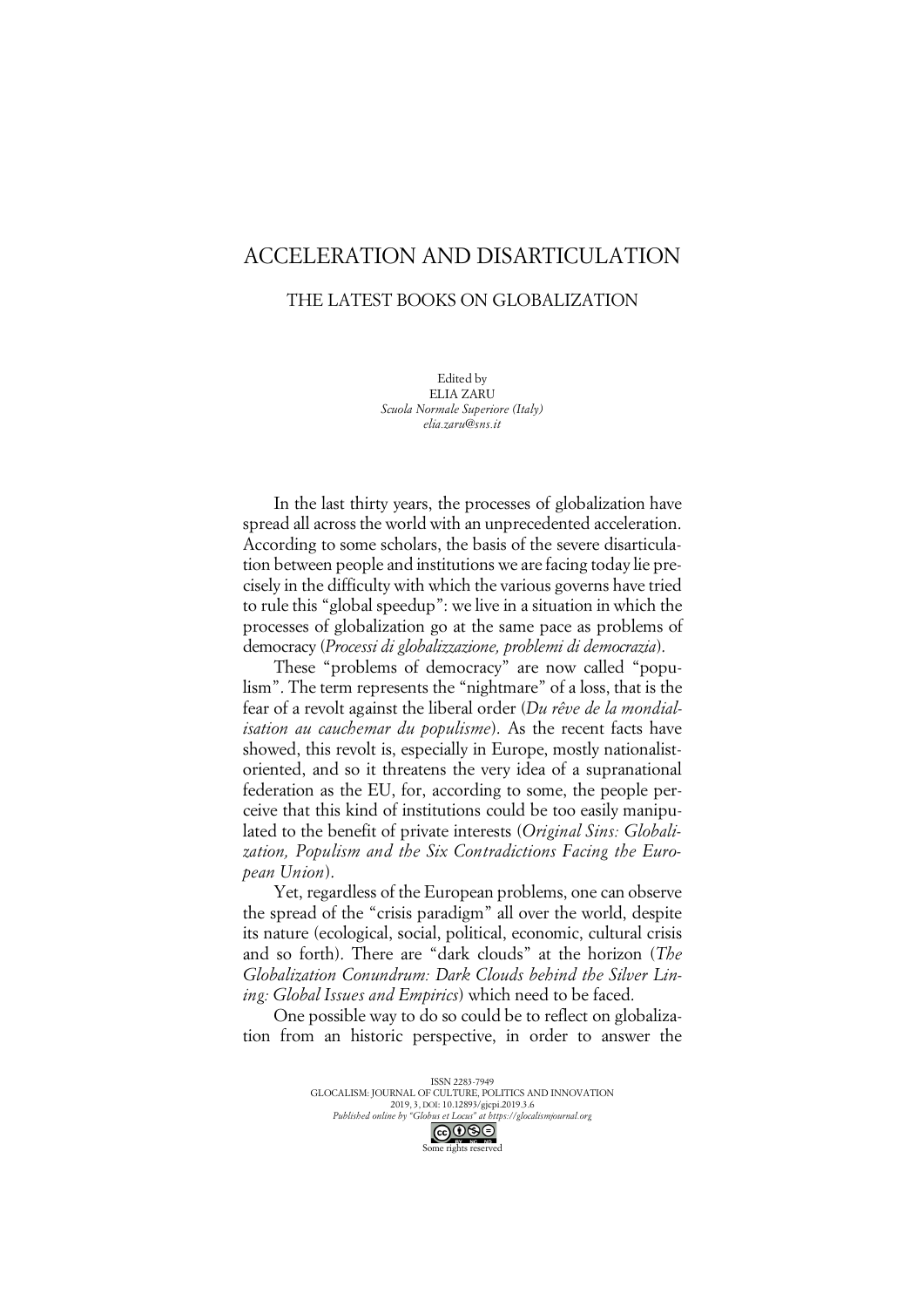question if similar problems have appeared in the past and how they have been dealt with. This imply to recognize the "longduration" of globalization (*A Big History of Globalization*), as well as the interconnections between global and local of its networks (*Globalism and Localization: Emergent Approaches to Ecological and Social Crises*).

## SELECTED LIST

V. Amato (2019), *La nuova normalità della globalizzazione: industria, infrastrutture, conflitti* (Roma: Aracne).

A. Appadurai, N. Alexander (2019), *Failure*(Cambridge: Polity Press). N. Avdan (2019), *Visas and Walls: Border Security in the Age* 

*of Terrorism* (Philadelphia: University of Pennsylvania Press).

M. Baddeley (ed.) (2019), *Transcendent Decade* (Nashville: Turner).

Y.J. Bae (ed.) (2019), *Globalization* (New York: Greenhaven Publishing).

A. Beer, T.L. Clower (2019), *Globalization, Planning and Local Economic Development* (London, New York: Routledge).

J.H. Bergstrand (2019), *Understanding Globalization Through the Lens of Gravity* (Singapore, Hackensack: World Scientific Publishing).

J.M. Canty (2019), *Globalism and Localization: Emergent Approaches to Ecological and Social Crises*(London, New York: Routledge).

G. Chakrabarti, C. Sen (eds.) (2019), *The Globalization Conundrum. Dark Clouds behind the Silver Lining: Global Issues and Empirics* (Singapore: Springer).

B. Colmant, M. Eyskens (2019), *Du rêve de la mondialisation au cauchemar du populisme* (Waterloo: Renaissance du livre).

R.W. Cox (2019), *Corporate Power, Class Conflict and the Crisis of the New Globalization* (Lanham: Lexington Books).

J. Duberry (2019), *Global Environmental Governance in the Information Age: Civil Society Organizations and Digital Media* (London, New York: Routledge).

M. Elsig, M. Hahn, G. Spilker (2019), *The Shifting Landscape of Global Trade Governance. World Trade Forum* (Cambridge: Cambridge University Press).

Some rights reserved